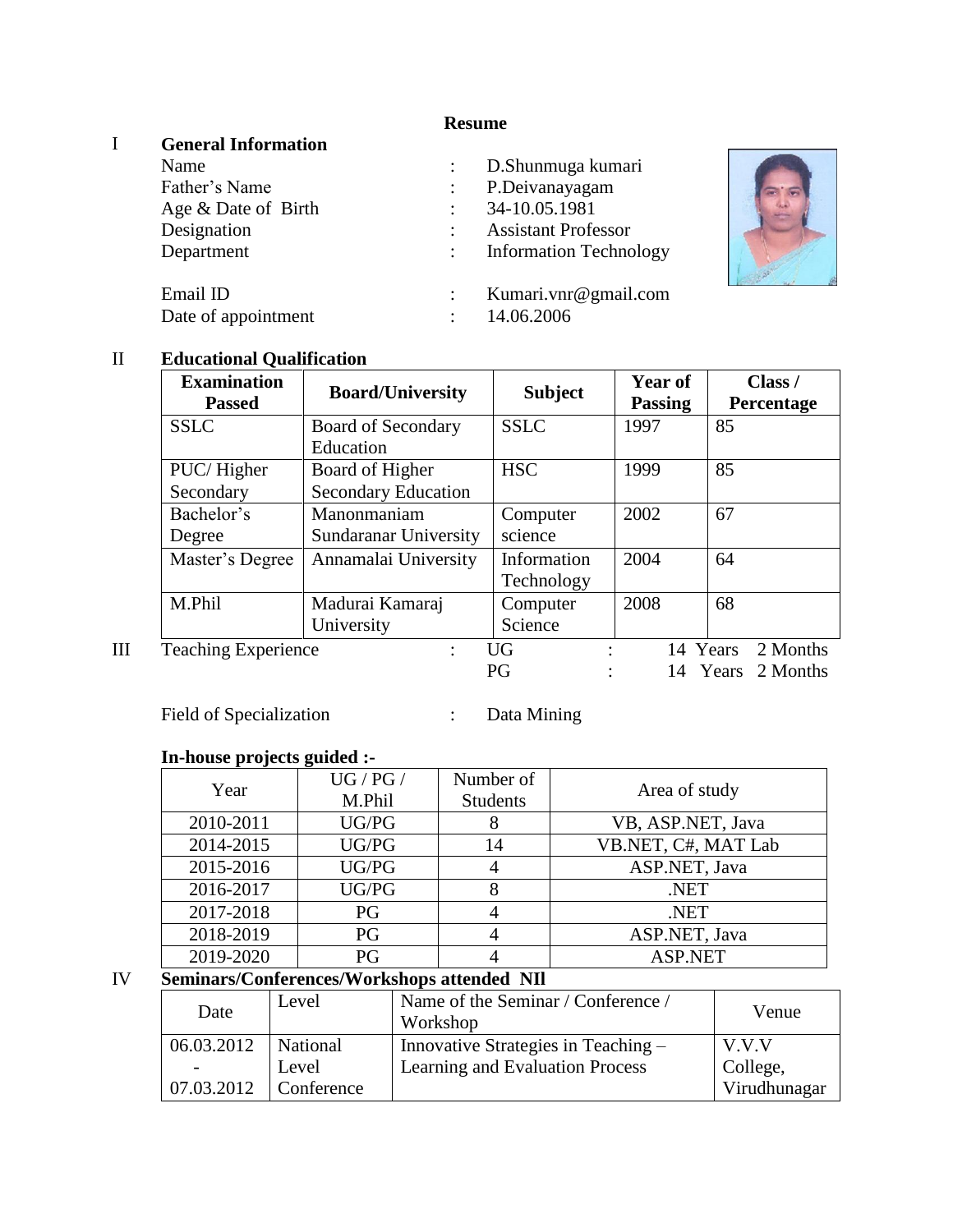| 03.07.2014 | National      | Analytical tools for Researchers in    | V.V.V        |
|------------|---------------|----------------------------------------|--------------|
|            | Level         | <b>Commerce and Computer Science</b>   | College,     |
| 05.07.2014 | Workshop      |                                        | Virudhunagar |
|            |               |                                        |              |
| 27&28/09/2 | International | Recent trends in Computer Applications | Hindustan    |
| 013        | Conference    |                                        | College,     |
|            |               |                                        |              |
|            |               |                                        | Chennai      |
|            |               |                                        |              |

## V **Course attended (Refresher / Orientation / any other ) :**

| Name of the Course                                              | Venue                          | Duration                  |
|-----------------------------------------------------------------|--------------------------------|---------------------------|
| Workshop on Curriculum                                          | V.V.V College,                 | $02.12.2009 - 05.02.2009$ |
| Designing and Evaluation for                                    | Virudhunagar                   |                           |
| <b>Autonomous Colleges</b>                                      |                                |                           |
| Re-training Program                                             | V.V.V College,                 | 03.12.2010 & 04.12.2010   |
|                                                                 | Virudhunagar                   |                           |
| Seminar on E-Content                                            | V.V.V College,                 | 21.01.2011                |
| Development                                                     | Virudhunagar                   |                           |
| <b>Re-training Program</b>                                      | V.V.V College,                 | 31.10.2011 & 01.11.2011   |
|                                                                 | Virudhunagar                   |                           |
| Introduction to Mobile                                          | V.V.V College,                 | 25 & 26.10.2016           |
| <b>Application Development</b>                                  | Virudhunagar                   |                           |
| R Programming                                                   | <b>PSR Engineering College</b> | 19&20/12/2017             |
| $\sqrt{1 + \tau}$<br>$\mathbf{1}$<br>$\alpha$ $\alpha$ $\alpha$ |                                |                           |

## VI Seminars / Conferences / Workshops organized :

|          | ________     |
|----------|--------------|
| Date     | Theme        |
| 06.02.15 | Android Apps |

# VII Student - oriented Service : Staff - in - charge of various activities in the<br>i. **Institution**

#### i. **Institution**

| $2010 - 11$ | <b>Extension Activity-Member</b>       |
|-------------|----------------------------------------|
| $2011 - 12$ | <b>IOAC</b> - Member                   |
| $2012 - 13$ | Youth Well Fare- Member                |
| $2013 - 14$ | <b>Equal Opportunity Centre-Member</b> |
| $2014 - 15$ | <b>Equal Opportunity Centre-Member</b> |
| 2015-2016   |                                        |
| 2016-2017   | College Union -Member                  |
| 2017-2018   | <b>RRC</b> Officer                     |
| 2018-2019   | College Photo In-charge                |
| 2019-2020   | <b>ICT And Soft Skill Cell</b>         |
|             |                                        |

ii. **Department**

| $\vert 2010 - 11 \vert$ III UG Class In charge |
|------------------------------------------------|
| <b>PG</b> Association In charge                |
| $\vert$ 2012 – 13 $\vert$ I PG Class In charge |
|                                                |